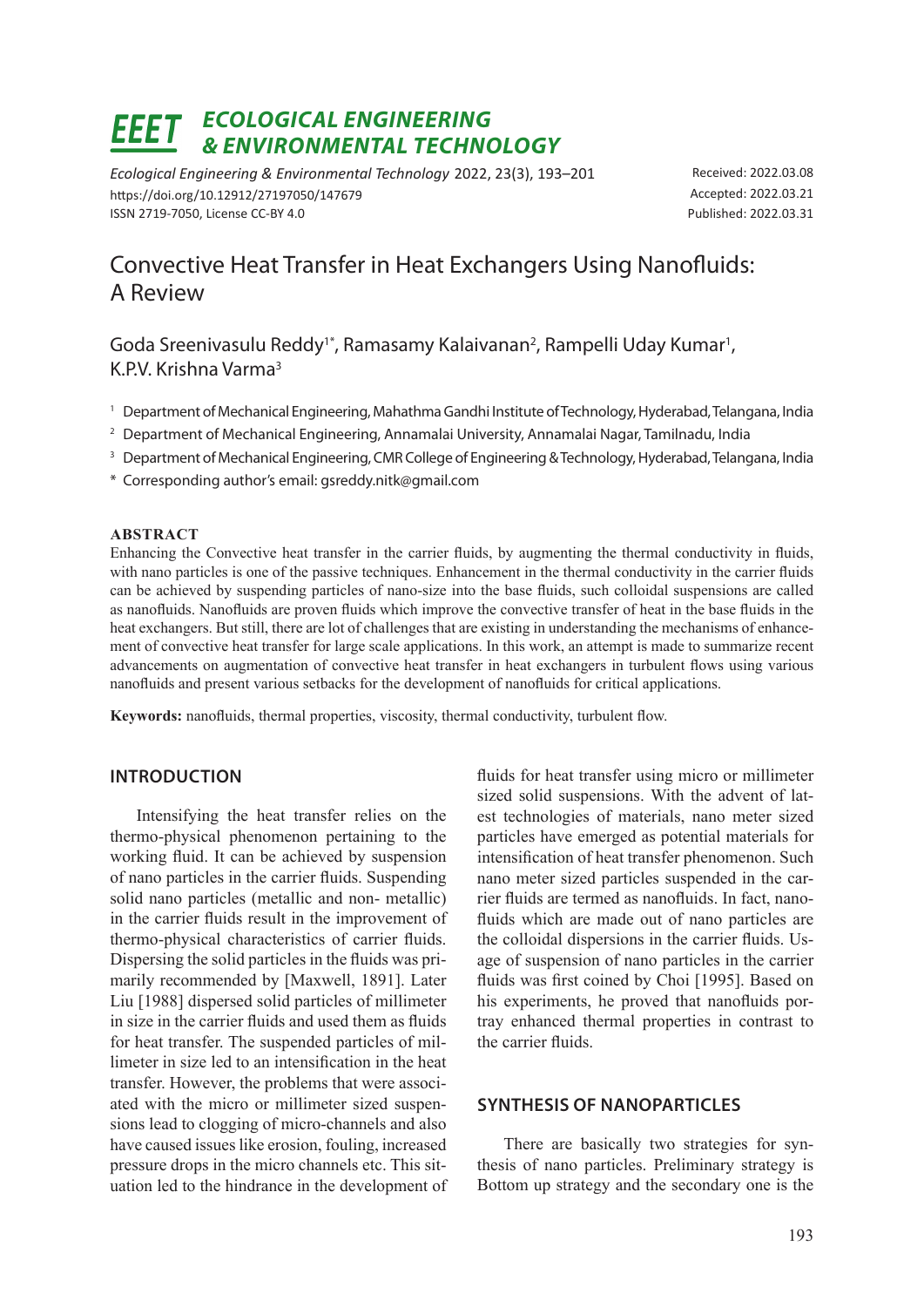top down strategy as mentioned by Wang and Xia [2004]. In top down approach, a ruinous approach is generally adopted. Larger molecules are broken down into smaller molecules. Methods like Grinding/milling, CVD, physical vapor deposition fall into this category. A planetary mill is generally used to synthesize nano particles in this method. Second type of approach of synthesis of nano particles is the bottom up approach. This approach is quite opposite to the earlier one. That is why this type of approach is called as building up approach. In this approach, nano particles are synthesized from smaller molecules. Sedimentation and reduction techniques fall into this category. Solgel, green synthesis, biochemical synthesis and spinning methods fall under this category of methods of synthesis of nano particles. A comprehensive review of different methods of synthesizing the nano particles was summarized by Ibrahim et al. [2019]. Ajitha et al. [2013] synthesized silver nano particles utilizing chemical reduction method. Ruchi Deshmukh et al. [2013] synthesized cobalt nano particles of needled shape using chemical reduction method. Chia Chang et al. [2015] synthesized CuO nano particles via precipitation method. Vander Walt [2015] synthesized poly sorbate stabilized and gold coated iron oxide nano particles using phase reaction method. Guzmana et al. [2015] synthesized copper nano particles using polyol method. Huminic [2015] synthesized FeC nano particles using laser pyrolysis technique. Various equipments were used by various researchers to characterize the nano particles as well the nanofluids. Equipments like SEM (Scanning Electron Microscopy), XRD (X-Ray diffraction) and TEM (Transmission Electron Microscopy, are used for

characterizing the nano particles. Various equipments used for characterization of nano particles is pivoted in Table 1 SEM allows the imaging of nano particles below 10nm.

It is used for characterization of size as well as morphology of the nano particles. Sample preparation and acquiring the image is very easy with this equipment as said by Andros et al. [2020]. SEM images are obtained by the reflected electrons. Contrast to the SEM, TEM images are obtained by transmitted electrons. Moreover, SEM produces more precise 3D images, while TEM produces 2D images which require further interpretation. However, TEM produces an image of higher resolution. Depending upon the application, image resolution required one can select either SEM or TEM accordingly. XRD provides information related to crystal structure, composition and average size of the nano particles [Stefanos et al., 2018].

# **PREPARATION OF NANOFLUIDS**

Methods of preparation of nanofluids fall into two categories. They are single step technique and two step technique. In single step technique, particles are prepared and suspended in the fluid simultaneously. Eastman et al. [2001] developed and proposed single step technique of physical vapor condensation for synthesizing Cu/ethylene glycol based nanofluids. As the agglomeration of the nano particles is reduced, greater stability can be achieved by synthesizing the nano particles by this approach. Unnecessary processes like drying, storing, shipping and dispersion of nanoparticles can be avoided. Vacuum SANSS (Submerged arc nano particle synthesis system) is one

**Table 1.** Various equipments used for characterization of nano particles and nano fluids

| No. | Parameter                                                             | Equipment to be used                    |
|-----|-----------------------------------------------------------------------|-----------------------------------------|
| 1   | Particle size determination                                           | DLS, Zetasizer Nano ZS                  |
| 2   | Thermal conductivity                                                  | KD2 Pro Conductimetre                   |
| 3   | Specific Heat                                                         | Differential Scanning Calorimeter       |
| 4   | Viscosity                                                             | Haake Rheo stress Rotational Rheo metre |
| 5   | Stability                                                             | Turbiscan Lab Expert, Nephelometer      |
| 6   | Particle size (in conjunction with DLS)                               | <b>TEM</b>                              |
| 7   | Neuron Activation Analysis (particle concentration and contamination) | <b>NAA</b>                              |
| 8   | Loading and composition                                               | Inductively coupled Plasma Spectroscopy |
| 9   | Analyzing components by weight                                        | Thermo-gravimetric analysis             |
| 10  | Particle size in conjunction with DLS/TEM                             | <b>Scanning Electron Microscopy</b>     |
| 11  | Composition                                                           | <b>Energy Dispersive Spectroscopy</b>   |
| 12  | Composition                                                           | X-Ray Diffraction                       |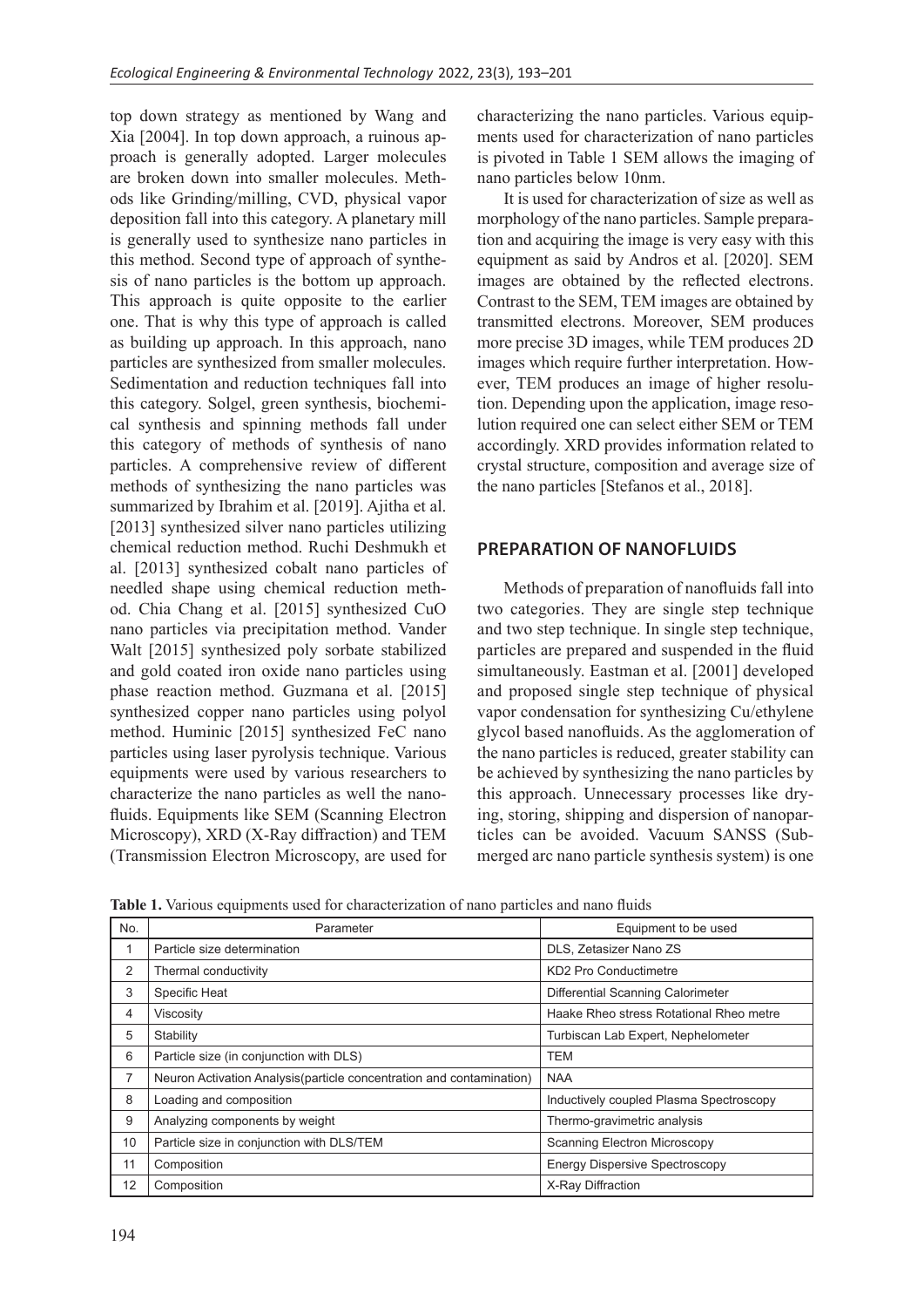of the most efficient methods of this category. In this method, nano particles are synthesized using the dielectric fluids. Even though, there are certain advantages with one step method, there are certain dis advantages such as nano particles cannot be developed on large scale and it is not cost effective method. A comprehensive review was conducted on approaches of preparation of nanofluids by Wei Yu and Huaqing Xie [2012]. He also gave a brief description about novel approaches of production of nanofluids, in which the prepared nanofluids have more stability than the conventional methods. Second category preparation of nanofluids is two step approach. It is one of the most prominent methods of preparing nanofluids. In this approach, first powders are prepared. Then the powders are dispersed in the base fluids. In order to prevent from agglomerating of the nano particles within the base fluid, generally different methods are used. Magnetic stirring, use of ultrasonic bath sonicator, homogenizing, and ball milling are few of the methods that are used to avoid the agglomeration and for attaining of stable nanofluids. This is the most economical method of preparation of nanofluids and nano particles can be prepared on large scale using this method. Nanofluids prepared with this method are not much stable. Naser Ali et al. [2018] carried out a comprehensive review of different methods of preparation of nanofluids. Eastman et al. [1996], Wang and Xu [1999], and Lee et al. [1999] prepared  $\text{Al}_2\text{O}_3$  nano fluids. Murshed et al. [2005] prepared Titanium nano fluids. Xuan and Li [2000] produced transformer oil and water based Cu nano particles using two step method. Mo et al. [2012] prepared two types of TiO<sub>2</sub> nanofluids. They also studied the effect of different dispersants (SDBS, PVP and CTAB) on the stability of  $TiO<sub>2</sub>$  nanofluids. Kamel et al. [2021] prepared  $\text{Al}_2\text{O}_3$  and Cerium Oxide nanofluids and measured their thermal conductivity at various temperatures and observed that there is an intensification in thermal conductivity in contrast to the carrier fluid. They have developed correlations for thermal conductivity. Varma et al. [2017] prepared  $Fe<sub>3</sub>O<sub>4</sub>$  nano fluids at low volume concentrations and evaluated their performance in a twin tube heat exchanger separately and along with the variable- cut radius twisted tapes. For preparing Nano fluids by two step method, initially, the quantity of the powder that has to be procured must be determined. For determining the amount of powder required for specific

concentration, the weight of the powder required is given by law of mixtures. The equation for law of mixtures is given by Sundar et al.  $[2012]$ 

$$
\Phi = \frac{\text{Volume of the nano particles}}{\text{Volume of the base fluid} + \text{volume of the nano particles}}
$$
\n(1)

$$
\Phi = \frac{\frac{\text{Weight of the nano particles}}{\text{Density of the nano particles}}}{\frac{\text{Weight of the base fluid}}{\text{Density of the base fluid}} + \frac{\text{Weight of the nano particles}}{\text{Density of the nano particles}}}
$$
(2)

where:  $\phi$  is the concentration of the nanofluid.

# HERMO-PHYSICAL CHARACTERISTI<br>--<br>HERMO-PHYSICAL CHARACTERISTI <sup>+</sup> <sup>+</sup> <sup>−</sup> <sup>=</sup> **THERMO-PHYSICAL CHARACTERISTICS**

Nano fluids possess enhanced thermo-physheat (Cp), thermal conductivity (K), density ( $\rho$ ) and viscosity ( $\mu$ ).  $\mathcal{L}(\mathbf{x})$  $\sin(u)$ + − + − Various thermo-physical features like specific<br>heat  $(C<sub>n</sub>)$ , thermal conductivity  $(K)$ , density  $(o)$ and viscosity  $(\mu)$ . ical characteristics compared to the base fluids**.** 

### **Thermal conductivity**

earrier huid [Naser All et al. 2018]. With the m-<br>tensification in the thermal conductivity in the<br>carrier fluid there will be an intensification in the ensification in the thermal conductivity in the<br>carrier fluid, there will be an intensification in the fluid [Naser Ali et al. 2018]. With the Other reasons are liquid molecules surrounding well developed a correlation to assess the thermal<br>conductivity in the nanofluid based on the therwell developed a correlation to assess the thermal well developed a correlation to assess the thermal wers, clustering of particles etc. May dispersion of nano particles in the carrier fluid tors. One of which is the influence of Brownian<br>motion, which is attributed by the behavior of ductivity is stated as: fluid improves the thermal conductivity in the carrier fluid Naser Ali et al. 20181 With the in- $\mathbf{f}$ fluid [Naser Ali et al. 2018]. With fluid improves the thermal conductivity in the carrier fluid [Naser Ali et al. 2018]. With the in-Other reasons are liquid molecules surrounding<br>the nano layers, clustering of particles etc. Maxdispersion of nano particles in the carrier fluid. har conductivity is apprenented to various ractors. One of which is the influence of Brownian the base fluid. Maxwell's model of thermal con-The addition of nano particles to the carrier eartier huid, there will be an intensification in the<br>convective heat transfer. Intensification in therexpressive heat transfer. Intensification in the mal conductivity is apprehended to various faceonductivity in the nanofidid based on the their-<br>mal conductivities of the nano particles as well as

$$
k_{\text{nf}} = k_{\text{bf}} \frac{k_{\text{np}} + 2k_{\text{bf}} + 2(k_{\text{np}} - k_{\text{bf}})\varphi}{k_{\text{np}} + 2k_{\text{bf}} - (k_{\text{np}} - k_{\text{bf}})\varphi} \quad (3)
$$

fluid,  $k_{np}$  is the thermal conductivity in ductivity in the base fluid,  $\varphi$  is the particle where:  $k<sub>nf</sub>$  is the thermal conductivity in the nanothe nano particles,  $k_{bf}$  is the thermal con-<br>ductivity in the base fluid (0 is the particle volume concentration of the nanofluids.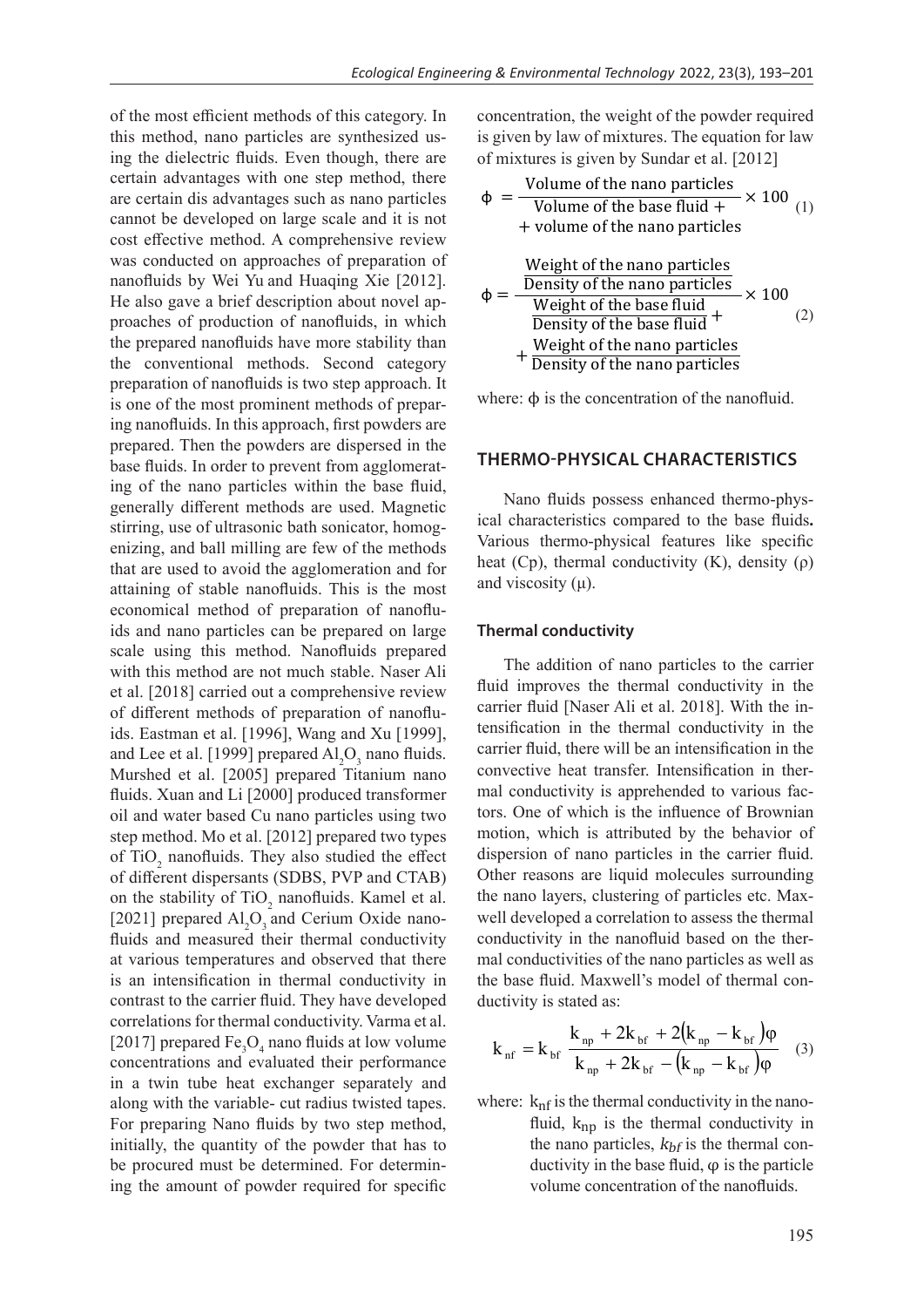The above equation is used for nano particles I he above equation is used for hand particles which are spherical, for low volume fractions and for randomly distributed particles. Majid et al. [2010] proposed a correlation for assessing the thermal conductivity in the nano fluids having<br>non spherical shape and  $n = 6$ , at low volume conthermal conductivity in the nano fluids having<br>non spherical shape and  $n = 6$ , at low volume connon spherical shape and h = 0, at low volume och<br>centrations, random distributed particles. Model<br>of Hamilton and Crosser for assessing thermal of Hamilton and Crosser for assessing thermal<br>conductivity is as stated below: conductivity is as stated below:  $\mu$  m and particles have non-<br>non spherical shape and  $n = 6$ , at low volume contrations, and one distributed nortials.  $\mathbb{R}^2$  $\mathcal{L}$  spiritual, for fow volume tuons, random distributed partie

Density of the nano particles

$$
k_{nf} = \frac{k_p + (n-1)k_f - (n-1)(k_p - k_f)\varphi}{k_p + (n-1)k_f + (k_p - k_f)\varphi}
$$
 (4)

 $\mathcal{L}$  ) tributed particles. Bruggeman's model of thermal<br>conductivity is as below:  $\frac{1}{k}$  +  $\frac{1}{k}$  +  $\frac{1}{k}$  +  $\frac{1}{k}$  +  $\frac{1}{k}$ j.  $\overline{a}$ conductivity is as below: Bruggeman [2004] proposed correlation for binary homogeneous mixture without any limitations on the concentration and for randomly distions on the concentration and for randomly disende<br>Bruggeman [2004] proposed co

$$
k_{\rm nf} = \left(\frac{k_{\rm p} - k_{\rm f}}{k_{\rm p} + 2 \text{knf}} + \left(1 - \varphi\right) \left(\frac{k_{\rm f} - k_{\rm nf}}{k_{\rm f} - 2k_{\rm nf}}\right)\right) (5)
$$

 $k$  m and hands.<br>  $\therefore$  model is as shown below: wasp model is also used for or predicting<br>the thermal conductivity in the nano fluids. Wasp<br>model is as shown below: Wasp model is also used for of predicting  $\frac{1}{2}$  Wasp model is also used for of pr  $\frac{1}{2}$  and  $\frac{1}{2}$  and  $\frac{1}{2}$  and  $\frac{1}{2}$  are  $\frac{1}{2}$  and  $\frac{1}{2}$  are  $\frac{1}{2}$  are  $\frac{1}{2}$  and  $\frac{1}{2}$  are  $\frac{1}{2}$  are  $\frac{1}{2}$  are  $\frac{1}{2}$  are  $\frac{1}{2}$  are  $\frac{1}{2}$  are  $\frac{1}{2}$  are  $\frac{1}{2}$  a

$$
k_{nf} = k_{water} \left\{ \begin{array}{c} k_{nanoparticles} + \\ + 2(k_{water} - 2\varphi) \\ k_{nanoparticles} + 2k_{water} + \\ + 2k_{nanoparticles} \left( \begin{array}{c} k_{water} - \\ - k_{nanoparticles} \end{array} \right) \end{array} \right\} (6)
$$

 $\frac{1}{2004}$  reported on a correlation for ascertaining the thermal conductivity for Jang and Choi [2004] reported on a correlacomprise of collision among carrier fluid molfluids, collision among nano particles by virtue of In the carrier multimeter that increases. The model<br>by Jang and Choi is as given below: and convection. They have considered various<br>means of energy transfer in panefluids. They hon tot ascertaining the thermal conductivity for nanofluids based on kinetics, kapitza resistance Howman motion as wen as thermal communication of dynamic or jumping of nano particles with means of energy transfer in nanofluids. They comprise of collision among corrier fluid mol ecules, thermal diffusion in nano particles in the Brownian motion as well as thermal communication of dynamic or iumning of nano particles with the carrier fluid molecules. The model proposed  $\frac{1}{2004}$  +  $\frac{1}{2004}$   $\frac{1}{2004}$  reported on a c

$$
k_{\text{eff}} = k_{\text{bf}}(1 - f) + k_{\text{nano}}f +
$$

$$
+ 3C_1 \frac{d_{\text{bf}}}{d_{\text{nano}}} k_{\text{bf}} Re^2 d_{\text{nano}} Pr f \qquad (7)
$$

tion factor. K<sub>eff</sub> is the effective thermal thermal conductivity of the carrier fluid. where:  $C_1$  is a proportionality constant,  $Re<sub>d<sub>nano</sub></sub>$ is the Reynolds number, f is the fricconductivity of the nano fluid,  $K<sub>bf</sub>$  is the

Mintsa et al.  $[2009]$  proposed a linear correla-<br>for accontaining the thermal conductivity in wintsa et al.  $[2009]$  proposed a finear correlation for ascertaining the thermal conductivity in water/CuO and water/ $\text{Al}_2\text{O}_3$  nanofluids. Expressions proposed by them are given below. Mintsa et al. [2009] proposed a linear co Mintsa et al. [2009] proposed a lir

$$
k_r = 1.74 \varphi + 1 \tag{8}
$$

$$
k_r = 1.72 \varphi + 1 \tag{9}
$$

where:  $K_r$  is the thermal conductivity of the nano fluids.  $K_r$  is the thermal conductivity of  $k_r = 1./2 \varphi + 1$ <br>ere:  $K_r$  is the thermal conductivity

Ravi Babu et al. [2022] used Artificial Neural Networks for determining the viscosity as real Networks for determining the viscosity as<br>well as thermal conductivity in water based<br>Aluminum avide negotiate of various expect Aluminum oxide nanofluids of various concentrations. Levenberg–Marquardt algorithm was used for training the dataset. They estimated used for training the dataset. They estimated<br>the mean square error for thermal conductivity as well as viscosity. evenberg-Marquardt algorithm wa

#### **Specific heat**   $heat$

It is one of the crucial property in effecting the rate of transfer of heat in nanofluids. It is the quantity of heat essential for increasing the temperature of one gram of a nanofluid by one degree centigrade. Two models exist which are pre- $\frac{1}{x}$  dominantly used to assess the effective specific heat capacity of the nanofluids. One model uses the law of mixtures. Specific heat capacity in the nanofluid can be assessed using the relation as shown below.

$$
C_{\rm nf} = (1 - \varphi) C_{\rm water} + \varphi C_{\rm np} \tag{10}
$$

where:  $C_{\text{nf}}$  is the specific heat capacity of the nano fluid,  $φ$  is the particle volume concentration of the nano particles,  $C_{np}$  represents the specific heat capacity of the nano particles, and Cwater denotes the specific heat of the carrier fluid.

The other model is established based on the thermal communication among the dispersed nano particles and the liquid phase. Xuan [2000] proposed the second model of correlation for specific heat capacity. The expression for finding out the specific heat capacity using this model is

$$
C_{p,nf} = \frac{\varphi(\rho C_p)_p + (1 - \varphi)(\rho C_p)_f}{\varphi \rho_p + (1 - \varphi)\rho_f}
$$
(11)

where:  $C_{p,nf}$  represents the specific heat of the nano particles.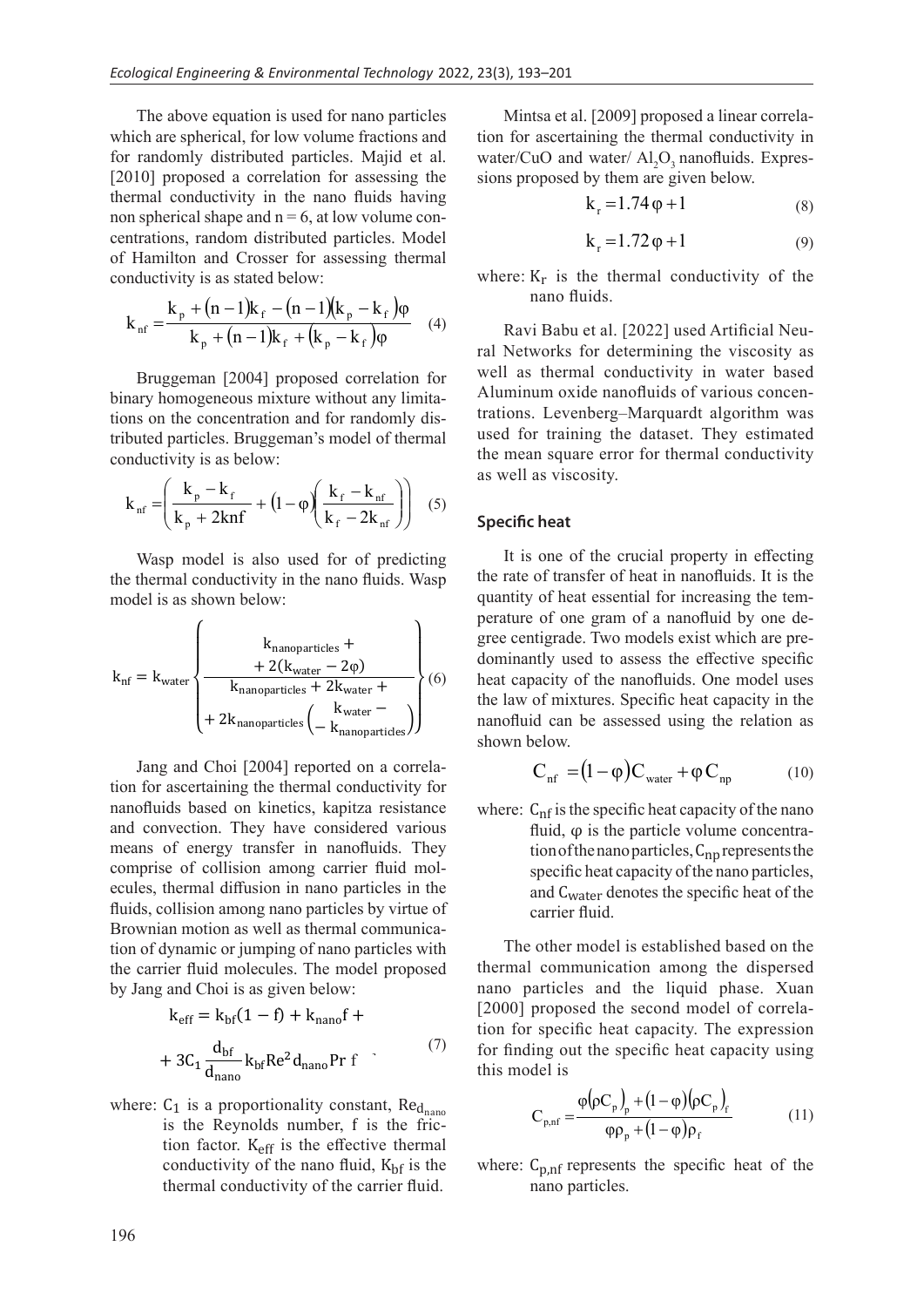### **Viscosity**

Viscosity which is a fluid property pertains to be a prominent factor which effects the convective transfer of heat. Next to thermal conductivity, viscosity plays a very important role in governing the transfer of heat phenomenon. Viscosity of the nanofluids is effected by two factors. One of the factors is the particle volume concentration of the nano particles. The other factor which affects the viscosity is the temperature. Increase in the particle volume concentration of the nano particles increase the viscosity of the nanofluids. Reduction in the temperature gradient of the nano fluids results in the increment in the viscosity of the nanofluids. Several correlations have been formulated for determining the viscosity of the nano fluids. [Drew and Passman, 1999] presented Einstein's  $[Deve and Tassman, T339]$  presenced Emstein's expression for determining the effective viscosity of a viscous fluid comprising of suspended paror a viscous nuid comprising or suspended par-<br>ticles. This expression was extended by [Brink- $\frac{1}{2}$  man, 1952]. This expression is however restricted for concentrations less than 0.05%. The expresfor concentrations ress than 6.6.<br>sion is depicted as follows:  $\begin{bmatrix} 1 & 0 & 0 \\ 0 & 0 & 0 \\ 0 & 0 & 0 \end{bmatrix}$  assumed,  $\begin{bmatrix} 1 & 0 & 0 \\ 0 & 1 & 0 \\ 0 & 0 & 0 \end{bmatrix}$ 

$$
\mu_{\text{eff}} = \mu_{\text{f}} \left( 1 + 2.5 \varphi \right) \tag{12}
$$

$$
\mu_{\rm eff} = \mu_{\rm f} \frac{1}{(1 - \varphi)^{2.5}}
$$
 (13)

where:  $\mu$ <sub>eff</sub> is the effective viscosity of the nanofluid,  $\mu_f$  is the viscosity of the base fluid.

effective viscosity which consider the mean ve-<br>locity and pressure drop of the nano fluids from<br>his experiments. He found from his model that his experiments. He found from his model that effective viscosity which consider the mean veof viscosity. The expression of effective viscosity Jang et al. [2007] proposed an expression for<br>ective viscosity which consider the mean vethe viscosity enhancement is much larger than the viscosity anticipated from the Einstein's model the viscosity enhancement is much larger than the viscosity anticipated from the Einstein's model from Jang is expressed as:

$$
\mu_{\text{eff}} = \frac{D^2}{32U} \left( \frac{-dp}{dx} \right) = \frac{D^2_{\text{tube}}}{32U} \left( \frac{\Delta p_{\text{tube}}}{L} \right) \quad (14)
$$

tube and U is the velocity of the fluid in where:  $\Delta P$  is the pressure drop in the tube, L is the length of the tube, D is the diameter of the the tube.

### **Density**

Density plays a crucial role in the convective transfer of heat of nanofluids. As the density of the nano particles is increased, due to the distinction in the densities of the nano particles and the base fluid, the miscibility of the nano<br>particles in the base fluid decreases. This entails and the base fluid, the filistromy of the hand<br>particles in the base fluid decreases. This entails in the reduction of transfer of heat and stability of the nanofluids. Munish et al. [2017]. Density have its effect on Reynolds number (Re), Nusract is effect on Reynolds humber (Re), Nus-<br>selt number (Nu), pressure loss in terms of fric-<br>tion factor. From the law of mixtures, density of tion factor. From the law of mixtures, density of micro sized and nano sized particles of various concentrations, which is given by

$$
\rho_{\rm nf} = \varphi \rho_{\rm p} + (1 - \varphi) \rho_{\rm f} \tag{15}
$$

where:  $\varphi$  is the particle volume intensity of the nano particles,  $\rho_f$  represents the density of the carrier fluid.

### **Nanofluids in a circular tube**

Many studies were carried out to increase the convective transfer of heat by intensifying the thermal conductivity of the carrier fluids by dispersing the solid particles in the conventional fluids to intensify their poor thermal properties. Hwang et al. [2009] explored the convective transfer of heat as well as pressure loss with water based Aluminum Oxide nanofluids in the laminar flow regime under constant heat flux condition. They reported a minor improvement in the transfer of heat with low volume intensities of the nanofluids. Williams et al. [2008] analyzed the performance of Aluminum and Zirconia in a circular tube for turbulent flow. With their experiments, they didn't achieve significant enhancement in the heat transfer. Maiga et al. [2004, 2006] carried simulations to analyze the hydrodynamic and thermal effects forced convective transfer of heat of different nanofluids like copper, aluminum oxides and silicon dioxide in a colloidal solution of ethylene glycol and water mixture under turbulent flow conditions. They elucidated the significant improvement in the heat transfer. Zeinali et al. [2007] performed experimental investigations on intensification of convective transfer of heat in a circular tube using Aluminum Oxide nanofluids. Hojjat et al. [2011] dispersed three types of nano particles  $(\Upsilon$ -Al<sub>2</sub>O<sub>3,</sub> CuO and  $TiO<sub>2</sub>$  water based solution of CMC and investigated forced convection transfer of heat of these nano fluids under turbulent flow conditions. They proposed new correlations to predict Nusselt number as a function of Reynolds number and Prandtl number. Stalin et al. [2017] have investigated the effect of low volume concentrations of the water based cerium oxide nanofluid in a solar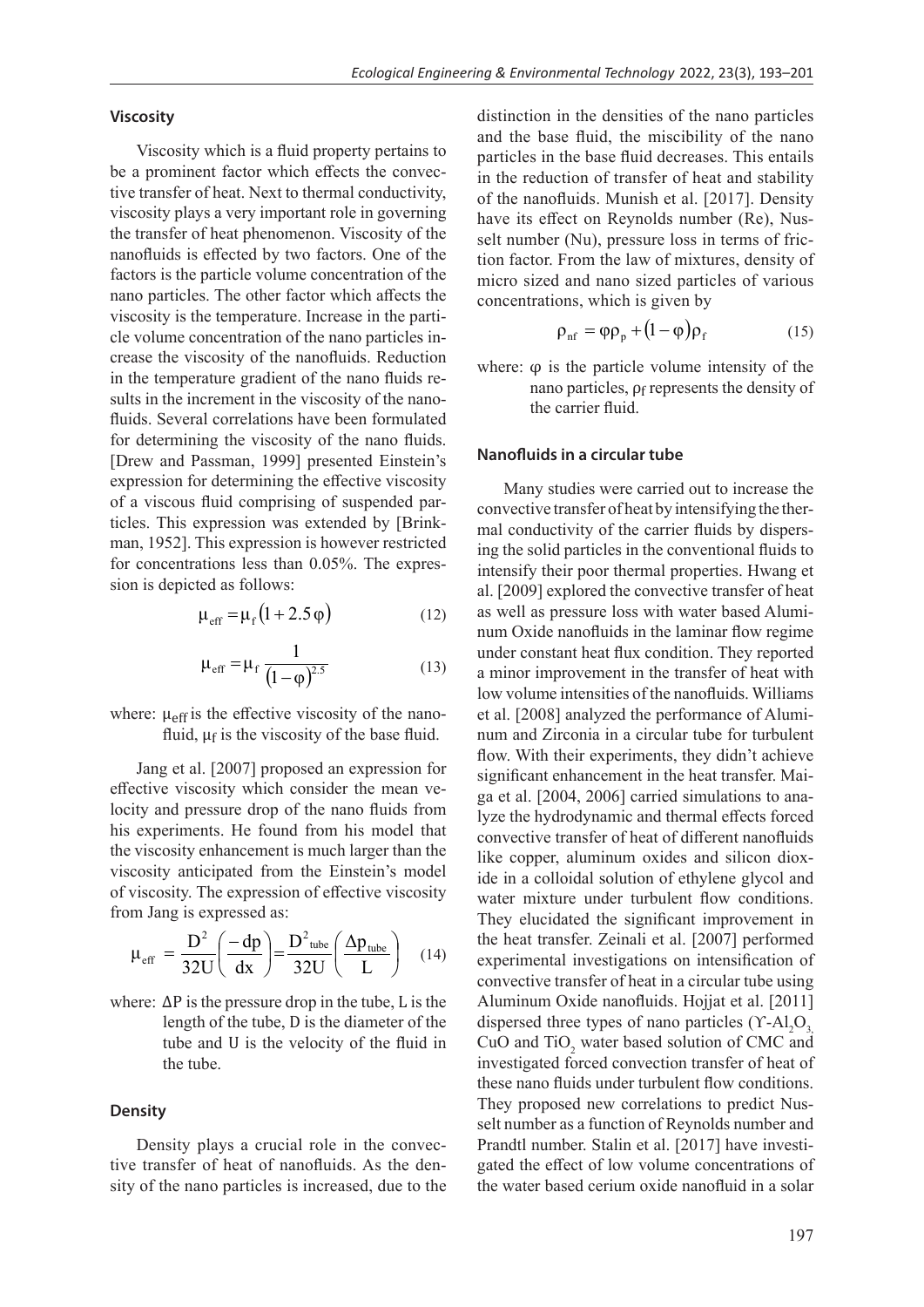| Author                     | Correlation                                                                                                              |
|----------------------------|--------------------------------------------------------------------------------------------------------------------------|
| Dittus Boelter (1930) [43] | $Nu = 0.02 \times Re^{0.8} \times Pr^{n}$<br>Where $n = 0.3$ for cooling and $n = 0.4$ for heating                       |
| Gnielinski (1976) [44]     | Nu = $\frac{\left(\frac{f}{8}\right)(Re-1000)Pr}{1+12.7\left(\frac{f}{8}\right)^{0.8}\left((Pr)^{\frac{2}{3}}-1\right)}$ |
| Pak and Choi [45]          | $Nu = 0.021 \times Re^{0.8} \times Pr^{0.4}$                                                                             |
| Xuan and Li [46]           | Nu = $0.0059(1.0 + 7.6286\emptyset^{0.6886}Pe^{0.001})Re^{0.9338}Pr^{0.4}$                                               |
| Buongiorno [47]            | Nu = $\frac{\frac{f}{8}(\text{Re} - 1000)\text{Pr}}{1 + \delta_v^+ \sqrt{\frac{f}{8}(\text{Pr}_v^{\frac{2}{3}-1})}}$     |
| Maiga et al. [38, 39]      | Nu = $0.085 \times \text{Re}^{0.71} \times \text{Pr}^{0.35}$                                                             |
|                            |                                                                                                                          |

Re 1000 Pr

1 + δV<br>1 + δV + δV + δV

8 **b**<br>8 **b**<br>8 **b** 

�

|                | Table 2. Correlations for determining Nusselt number (Nu) for turbulent flow of base fluids |  |  |
|----------------|---------------------------------------------------------------------------------------------|--|--|
|                |                                                                                             |  |  |
| $\Delta$ uthor | Correlation                                                                                 |  |  |

flat plate collector (SFPC). They have reported that the collector efficiency has improved by 21% with cerium oxide nanofluids when compared to the base fluids. They also proposed a correlation for anticipating the exit temperature of the collector with flat plate (FPC). Various correlations were proposed by various researchers for estimating the Nusselt numbers of the base fluids. correlations for predicting the Nusselt number, that are available in the literature are pivoted in Table 2.

### **Performance of convective heat transfer of nano fluids in heat exchangers**

Various parameters like specific heat, viscosity and thermal conductivity greatly affect the performance of convective transfer of heat efficiency of the nano fluids in heat exchangers [Ibrahim et al., 2019]. Specific heat capacity is considered as a factor for analyzing the performance of the nano fluids in terms of exergy and energy. Numerous researchers have concluded that the volume concentration of the nano fluids effect the specific heat capacity [Babar et al., 2019, Lei et al., 2019, Sajid et al., 2019]. They have concluded that with the rise in particle volume intensity, there will be a decrease in specific heat. Viscosity is an important factor as far as pumping power is concerned. It has been proven that viscosity of the nano fluids depend on two factors. They are inclusion of nano particles in the carrier fluid and viscosity of the carrier fluid. Viscosity increases with the increment in size of the particles used, type of carrier fluid used and particle volume concentration of the nano fluid. Lee et al. [2008] and Sonawane et

al. [2014] dispersed aluminum oxide nano fluids an [2011] appended that minimum order hand have reported that with the rise in volume concentration of the nano particles, there is a rise in the viscosity of the nano fluid. Various factors influence the thermal conductivity of the nano fluids. Those factors were identified as particle size, pH, shape, fluid type, temperature and volume fraction. Dasaroju et al. [2014] and Tawfik, [2017] has reviewed the various factor effecting the thermal conductivity and thermal properties of the nano fluids. In their review, they have discussed about various methods to measure the thermal conductivity. They have also discussed about the parameters that are effecting the enhancement of thermal conductivity.

### **Challenges and future scope**

Even though, research on nanofluids has been carried to a great extent, still there are lot of challenges that are existing in the field of nanofluid research such as (a) complex methods that are existing for synthesizing of nanofluids (b) difficulties in preparation and characterization of nano particles and nanofluids (c) determining the thermo physical properties accurately (d) applications of nanofluids on large scale for typical applications (e) high cost of manufacturing of nano particles and manufacturing methods for industrial applications on large scale (f) long term stability of the nanofluids with different types of base fluids (g) lack of awareness of mechanisms accountable for improvement of the properties of convective heat transfer. Few of the issues which should receive greater attention for enhancement of convective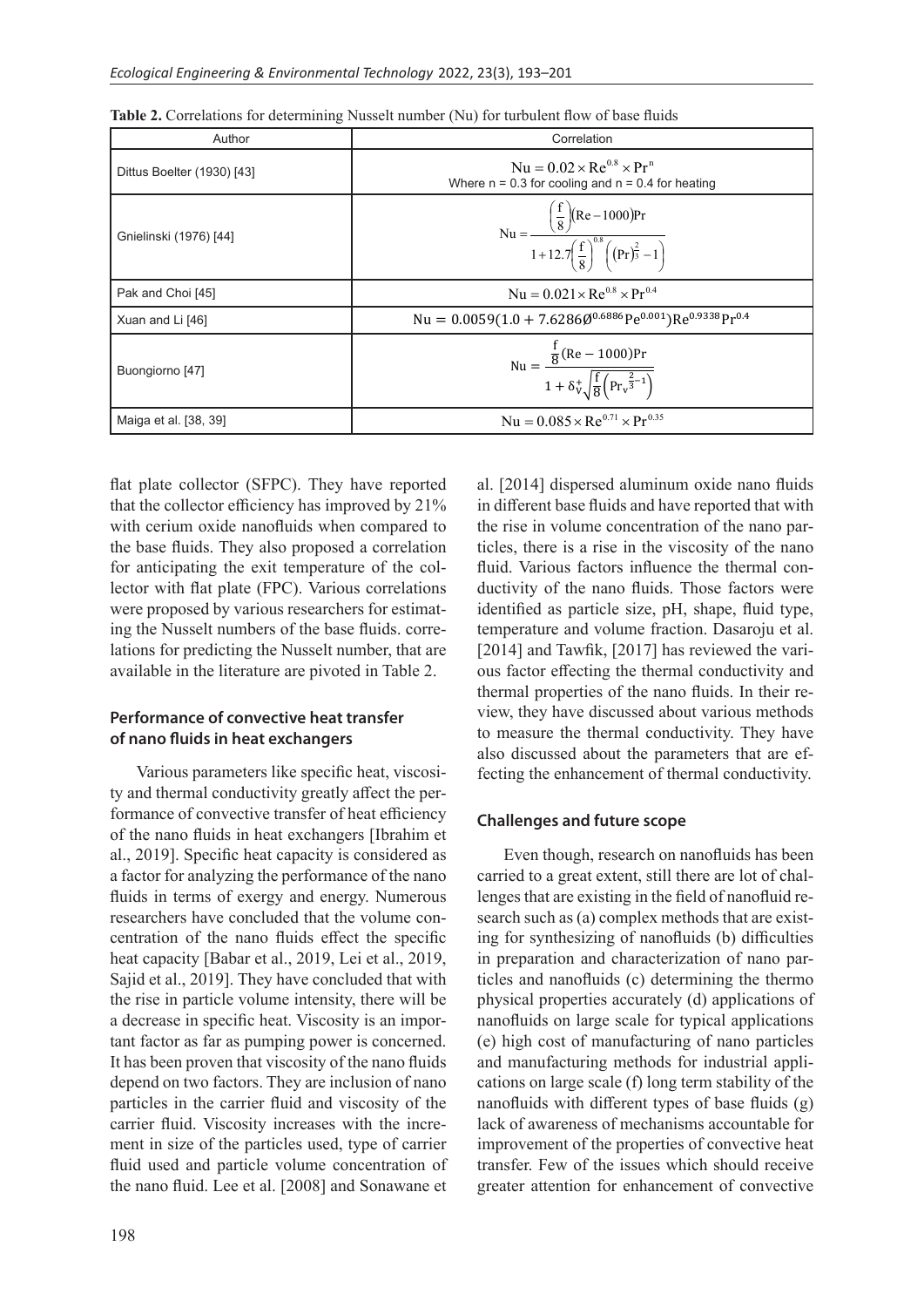transfer of heat of nanofluids are intensification of thermal conductivity in nanofluids for super critical applications, mechanisms coupled with the Brownian motion and kinetics phenomenon of the dispersions, thermo-physical changes with the change in temperature, Use of nano fluids have shown considerable enhancement in the convective heat transfer. But, considerable attention has to be laid on the reduction of pumping power and friction losses, because the increase in particle volume concentration leads to augmentation in viscosity, and hence tending to the increase in pumping power. There are several issues which have to be resolved in the mechano-chemical synthesis of nano particles relative to solution phase techniques. They are related to reactivity of solid reductants, interaction of surfactants, growth species and true nature of the metallic precursors. Lot of awareness on knowledge of milling conditions, capping agents, salt precursors is needed to improve the synthesis procedures of nano particles [Paulo et al., 2020]. Shapes produced are mostly restricted to spherical by bottom up approaches. Novels methods are to be investigated to explore other morphologies to gain more knowledge of their properties and applications. Presence of defects in the nano materials is also one of the major challenge to overcome. Because of these defects, the efficacy of the nano fluids are not up to the mark. Particle clogging in the micro and mini channels is one of the major problem in the heat exchanging devices. Nano particle dispersions in single phase fluids is mostly investigated. Nano particle dispersions in two or multiphase should be given prominence to arrive at enhancement in the condensers, evaporators and refrigerators. So there are lot of challenges which have to be overcome in future, so that the nano fluids can be used in large scale in the industrial applications.

# **CONCLUSIONS**

In this article, an attempt is done to summarize various methods of synthesis of nano particles, various equipments to characterize nano particles and nano fluids, various techniques of preparation of nano fluids, determining the thermo physical properties of nano fluids, correlations useful for estimating the convective heat transfer properties of nano fluids. The challenges existing in the synthesis, preparation and characterization of nano fluids have been depicted and

future scope has been elaborated. This article will be useful for researchers who wish to do research in the area of enhancement of convective heat transfer through nano fluids, enhancement of their thermo physical properties, chemical engineers working in enhancement of heat transfer for critical applications etc.

## **REFERENCES**

- 1. Ajitha B., Divya A., Sreedhara Reddy P. 2013. Impact of pH on the properties of spherical silver nanoparticles capped by PVA. Advanced Materials Manufacturing & Characterization, 3(1), 403–406.
- 2. Ali N., Teixeira J.A., Addali A.M. 2018. A review on nanofluids: fabrication, stability, and thermo physical properties. Journal of Nanomaterials, 1–33.
- 3. Babar, Hamza, Ali H.M. 2019. Towards hybrid nanofluids: preparation, thermo-physical properties, applications, and challenges. Journal of Molecular Liquids.
- 4. Babu S.R., K.P.V. Krishna Varma, Mohan K.S.S. 2022. Artificial neural network technique for estimating the thermo-physical properties of wateralumina nanofluid. Ecological Engineering & Environmental Technology, 23(2), 97–106.
- 5. Brinkman H.C. 1952. The viscosity of concentrated suspensions and solutions, J. Chemistry Physics, 205, 571–581.
- 6. Buongiorno J. 2006. Convective transport in nanofluids. J Heat Transf, 128, 240–250.
- 7. Choi S.U.S., Eastman J.A. 1995. Enhancing Thermal Conductivity of Fluids with Nanoparticles. Argonne National Lab.
- 8. Dasaroju G., Sharma P., Sharma S. 2014. Review on thermal properties of nano fluids and heat transfer applications. Renewable and Sustainable Energy Reviews, 74, 638–670.
- 9. de Oliveira P.F.M., Torresi R.M., Emmerling F., Camargo P.H.C. 2020. Challenges and opportunities in the bottom up mechano- chemical synthesis of noble metal particles. Journal of Materials Chemistry A, 16114–16141.
- 10. Deshmukh R., Thaokar R., Mehra A. 2013. Ionic liquid assisted synthesis and crystal habit control.
- 11. Drew D.A., Passman S.L. 1999. Theory of Multicomponent Fluids. Springer, Berlin.
- 12. Eastman J.A., Choi S.U., Li S., Thompson L.J., Lee S. Enhanced thermal conductivity through the development of nano fluids. In: Proceedings of the 1996 MRS Fall Symposium.
- 13. Eastman J.A., Choi S.U.S., Li S., Yu W., Thompson L.J. 2001 Anomalously increased effective thermal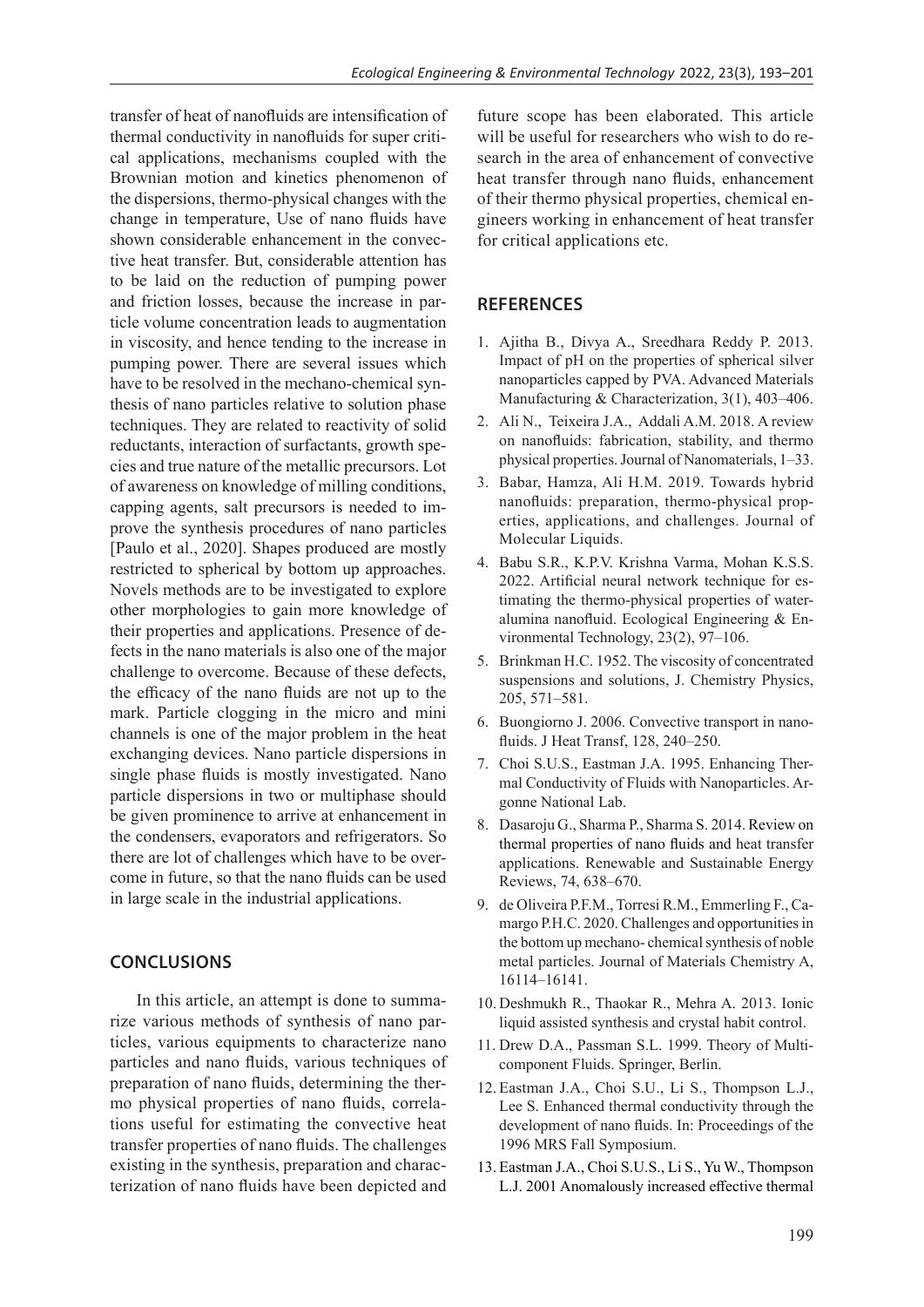- 14. Gnielinski V. 1976, New equations for heat and mass transfer in turbulent pipe and channel flow, Int. Chem. Eng. 16, 359–368.
- 15. Gupta M., Singha V., Kumara R., Said Z. 2017. A review on thermo physical properties of nanofluids condition. International Journal of Thermal Sciences, 137, 55–63.
- 16. Guzmana A., Arroyoa J., Verdea L., Rengifo J. 2015. Synthesis and characterization of copper nanoparticles/polyvinyl chloride (Cu NPs/PVC) nanocomposites. Procedia Materials Science, 9, 298–304.
- 17. Hojjat M., Etemad S.G., Bagheri R., Thibault J. 2011. Convective heat transfer of non- Newtonian nanofluids through a uniformly heated circular tube, International Journal of Thermal Sciences, 50(40), 525–531.
- 18. Huminic A., Huminic G., Fleaca C., Dumitrache F., Morjan I. 2015. Thermal conductivity, viscosity and surface tension of nanofluids based on FeC nanoparticles. Powder Technology, 284, 78– 84.
- 19. Hwang K.S., Jang S.P., Choi S.U.S. 2009. Flow and convective heat transfer characteristics of waterbased  $\text{Al}_2\text{O}_3$  nanofluids in fully developed laminar flow regime. International Journal of Heat and Mass Transfer, 52, 193–199.
- 20. Ibrahim H., Sazali N., Shah A.S.M., Karim M.S.A., Aziz F., Salleh W.N.W. 2019. A review on factors affecting heat transfer efficiency of nano fluids for application in plate heat exchanger. Journal of Advanced Research in Fluid Mechanics and Thermal Sciences, 60(1), 144–154.
- 21.Jang S., Choi U. 2004. Role of Brownian Motion in the Enhanced Thermal Conductivity of Nano fluids, Applied Physics Letters, 84, 4316–4318.
- 22.Jang S.P., Lee J.H., Hwang K.S., Choi S.U.S. 2007. Particle concentration and tube size dependence of viscosities of Al2O3-water nanofluids flowing through micro and mini tubes. Applied Physics Letters 9(1), 243112.
- 23. K.P.V. Krishna Varma, Kishore P.S., Durga Prasad P.V. 2017. Enhancement of Heat Transfer Using Fe<sub>3</sub>O<sub>4</sub> Water Nanofluid with Varying Cut-Radius Twisted Tape Inserts, 12(18), 7088–7095.
- 24. Kamel M.S., Al-Oranl O., Lezsovits F. 2021. Thermal Conductivity of Al2O3 and CeO2 Nanoparticles and Their Hybrid Based Water Nanofluids: An Experimental Study, 65(1), 50–60.
- 25. Khan I., Saeed K., Khan I. 2019. Nanoparticles: Properties, applications and toxicities. Arabian Journal of Chemistry, 12(7), 908–931.
- 26. Kothandaraman C.P. 2006. Fundamentals of Heat and Mass Transfer. New Age International.
- 27.Lee S., Choi S.U., Li S., Eastman J.A. 1999. Measuring thermal conductivity of fluids containing oxide Nanoparticles. Journal of Heat Transfer, 121(2), 280–289.
- 28. Lee, Ji-Hwan, Hwang K.S., Jang S.P., Lee B.H., Kim J.H., Choi S.U.S., Choi C.J. 2008. Effective viscosities and thermal conductivities of aqueous nanofluids containing low volume concentrations of  $Al_2O_3$  nanoparticles. International Journal of Heat and Mass Transfer, 51(11–12), 2651–2656.
- 29. Lei, Gang, Li W., Wen Q. 2019. The convective heat transfer of fractal porous media under stress factors affecting the same. International Journal of Engineering Science and Technology, 6(8), 502.
- 30. Li Q., Xuan Y. 2000. Heat transfer enhancement of nanofluids. Int J Heat Fluid Flow, 21, 58–64.
- 31. Linn C.C., Wu M.S. 2015. Continuous production of CuO nanoparticles in a rotating packed bed, in press. Ceramic International, 42(2), 1–17.
- 32. Liu K., Choi U., Kasza K.E. 1988. Measurements of Pressure Drop and Heat Transfer in Turbulent Pipe Flows of Particulate Slurries. Argonne National Lab.
- 33. Maiga S.E.B., Nguyen C.T., Galanis N., Roy G. 2004. Heat transfer behaviours of nanofluids in a uniformly heated tube. Superlattices and Microstructures, 35, 543–557.
- 34. Maiga S.E.B., Nguyen C.T., Galanis N., Roy G., Mare T., Coqueux M. 2006. Heat transfer enhancement conductivities of ethylene glycol-based nanofluids containing copper nanoparticles. Applied Physics Letters, 78(6), 718–720.
- 35. Maxwell J.C. 1891. A Treatise on Electricity and Magnetism, Clarendon Press, Oxford, UK.
- 36. Mintsa A.M., Roy G., Nguyen C.T., Doucet D. 2009. New temperature dependent thermal conductivity data for water-based nanofluids. International Journal of Thermal Sciences, 48, 363–371.
- 37. Mo S., Chen Y., Jia L., Luo X. 2012. Investigation on crystallization of TiO<sub>2</sub>-water nanofluids and deionized water. Applied Energy, 93, 65–70.
- 38. Mourdikoudis S., Pallares R.M., Nguyen T.K. 2018. Thanh, characterization techniques for nano investigation on the effects of lower concentration CeO<sub>2</sub>/ water nanofluid in flat-plate solar collector, Journal of Thermal Analysis and Calorimetry, 1–16.
- 39. Murshed S.M.S., Leong K.C., Yang C. 2005. Enhanced thermal conductivity of  $TiO<sub>2</sub>$  water based nano Fluids. International Journal of Thermal Sciences, 44(4), 367–373.
- 40. Ordóñez-Miranda J., Alvarado-Gil J.J., Medina-Ezquivel R. 2010. Generalized Bruggeman Formula for the Effective Thermal Conductivity of Particulate Composites with an Interface Layer. 31(4–5), 975–986. DOI: 10.1007/s10765-010-0756-2
- 41. Pak B.C., Cho Y.I. 1998. Hydrodynamic and heat transfer study of dispersed fluids with submicron metallic oxide particles. Exp Heat Transf, 11, 151–170.
- 42. Sajid, Usman M., Ali H.M. 2019. Recent advances in application of nano fluids in heat transfer devices: